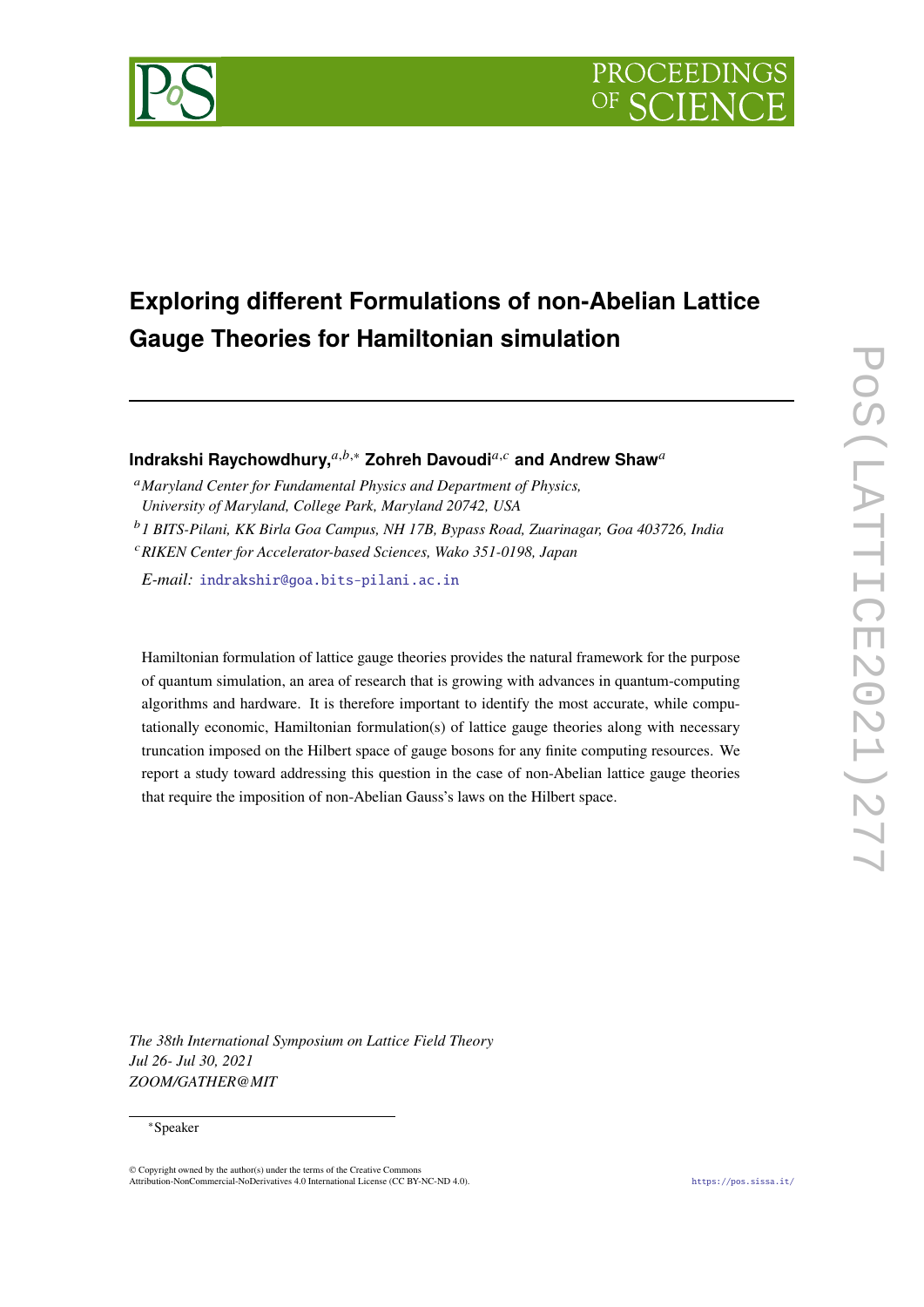# **1. Introduction**

In recent years, there has been a revived interest in the Hamiltonian formalism of gauge theories [\[1\]](#page-7-0) that provides the natural framework when one aims at utilizing quantum computing technologies for the unsolved problems in QCD. From that motivation, the lattice gauge theory community throughout the globe is becoming increasingly interested in this research direction.

Given the fact that useful quantum computer [\[2\]](#page-7-1) is yet to arrive for universal computation, we take the chance to study Hamiltonian simulation of gauge theories within the scope of classical computation using the different reformulations of the same available in the literature [\[3\]](#page-7-2). The motivation for this study is to see if one particular formulation or one particular choice of basis is more efficient for the purpose of Hamiltonian simulation, keeping in mind the fact that Hamiltonian analysis does call for imposing the Gauss' law constraints on the Hilbert space in order to keep the dynamics confined into the physical Hilbert space. For this study, instead of considering the theory of QCD (SU(3) gauge theory in  $3 + 1$  dimensions), we consider a theory with the simplest non-Abelian continuous gauge group, i.e. SU(2) defined on a 1 dimensional spatial lattice.

In this article, the different bases to work with the same theory are briefly introduced in section 2. In section 3, the computational complexities of the Hamiltonian simulation using different bases or representations are analyzed and finally, the most efficient basis to work with is identified.

#### **2. Hamiltonian Lattice Gauge theory: different choice of basis vectors**

In this section, we briefly describe four different bases (see figure [1\)](#page-2-0) available in the literature to describe the Hilbert space Kogut-Susskind (KS) Hamiltonian for  $SU(2)$  [\[1\]](#page-7-0), in 1 + 1 dimension, along with the form of the Hamiltonian in each basis that produces an identical spectrum.

The KS Hamiltonian is given by,

<span id="page-1-0"></span>
$$
H^{(KS)} = H_I^{(KS)} + H_E^{(KS)} + H_M^{(KS)}.
$$
 (1)

Here,  $H_I^{(KS)}$  denotes interactions among the fermionic and gauge fields as given in

$$
H_I^{(KS)} = \frac{1}{2a} \sum_x \left[ \psi^\dagger(x) \hat{U}(x) \psi(x+1) + \text{h.c.} \right],\tag{2}
$$

The mass and electric parts of the Hamiltonian are given by,

$$
H_E^{(KS)} = \frac{g^2 a}{2} \sum_x \hat{E}(x)^2 \quad , \quad H_M^{(KS)} = m \sum_x (-1)^x \psi^\dagger(x) \psi(x). \tag{3}
$$

Here,g is a coupling and  $m$  is the mass of the two-component staggered fermionic fields considered. The electric field and the link operators act as the canonical conjugate variables of the theory and satisfy the canonical commutation relation:

$$
[\hat{E}_{L/R}^a, \hat{E}_{L/R}^b] = -i\epsilon^{abc}\hat{E}_{L/R}^c , [\hat{E}_L^a, \hat{E}_R^b] = 0 , [\hat{E}_L^a, \hat{U}] = T^a \hat{U} , [\hat{E}_R^a, \hat{U}] = \hat{U}T^a, \qquad (4)
$$

where  $T^a = \frac{1}{2}$  $\frac{1}{2}\tau^a$ , and  $\tau^a$  is the  $a^{\text{th}}$  Pauli matrix. The corresponding commutation relations for fields with different site indices vanish.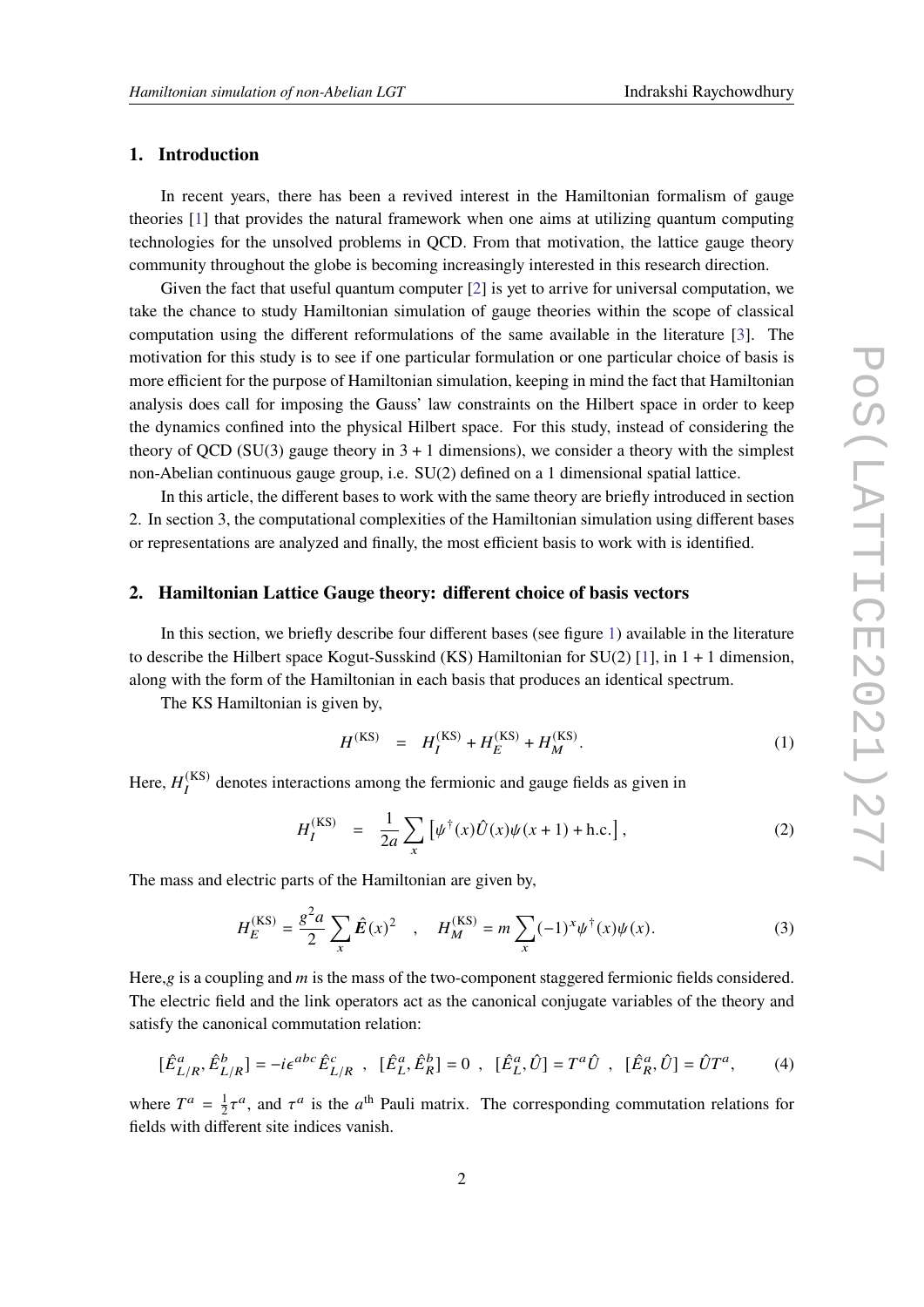<span id="page-2-0"></span>

**Figure 1:** Different basis for KS Hamiltonian that produces an identical spectrum

The states in the physical Hilbert space are constrained as:

<span id="page-2-1"></span>
$$
\hat{G}^a(x)|\Psi_{\text{phys}}\rangle = 0 \quad \forall x \quad \text{with, } \hat{G}^a(x) = -\hat{E}_L^a(x) + \hat{E}_R^a(x-1) + \psi^\dagger(x)T^a\psi(x). \tag{5}
$$

The strong coupling vacuum  $|0\rangle$  is defined as the state that is annihilated by the electric part of the Hamiltonian and also eigenstate for the mass part of the Hamiltonian with the minimum eigenvalue. The strong coupling basis is built up by the action of the link operator on the strong coupling vacuum state. A general state consisting of gauge and matter fields is only physical when it satisfies [\(5\)](#page-2-1).

#### **2.1 Angular momentum basis**

The most well known basis to describe  $SU(2)$  gauge theories is the angular momentum basis that acts as strong coupling eigenstates of the Kogut-Susskind Hamiltonian given in [\(1\)](#page-1-0). The eigenstates of the electric part of the Hamiltonian is given by the rigid rotor states [\[1\]](#page-7-0) for each link characterized by  $|j, m_L, m_R\rangle$ , where j counts the electric flux on the link and  $m_L/m_R$  are the left/right magnetic quantum number for the angular momentum representation. The (anti)matter content of the theory is represented by two component fermionic fields (in the fundamental representation of  $SU(2)$ ) residing locally at each lattice site. The strong coupling basis states for the KS Hamiltonian are thus given by,

<span id="page-2-2"></span>
$$
|\Phi\rangle_{(KS)}^{(x)} = |J_R, m_R\rangle^{(x-1)} \otimes |f_1, f_2^{(x)}\rangle \otimes |J_L, m_L\rangle^{(x)},
$$
\n(6)

for each site x. Here,  $f_1$  and  $f_2$  are the fermionic occupation number of the two components of the (anti)matter field,  $\psi^1$  and  $\psi^2$ , each taking values 0 and 1, corresponding to the absence and presence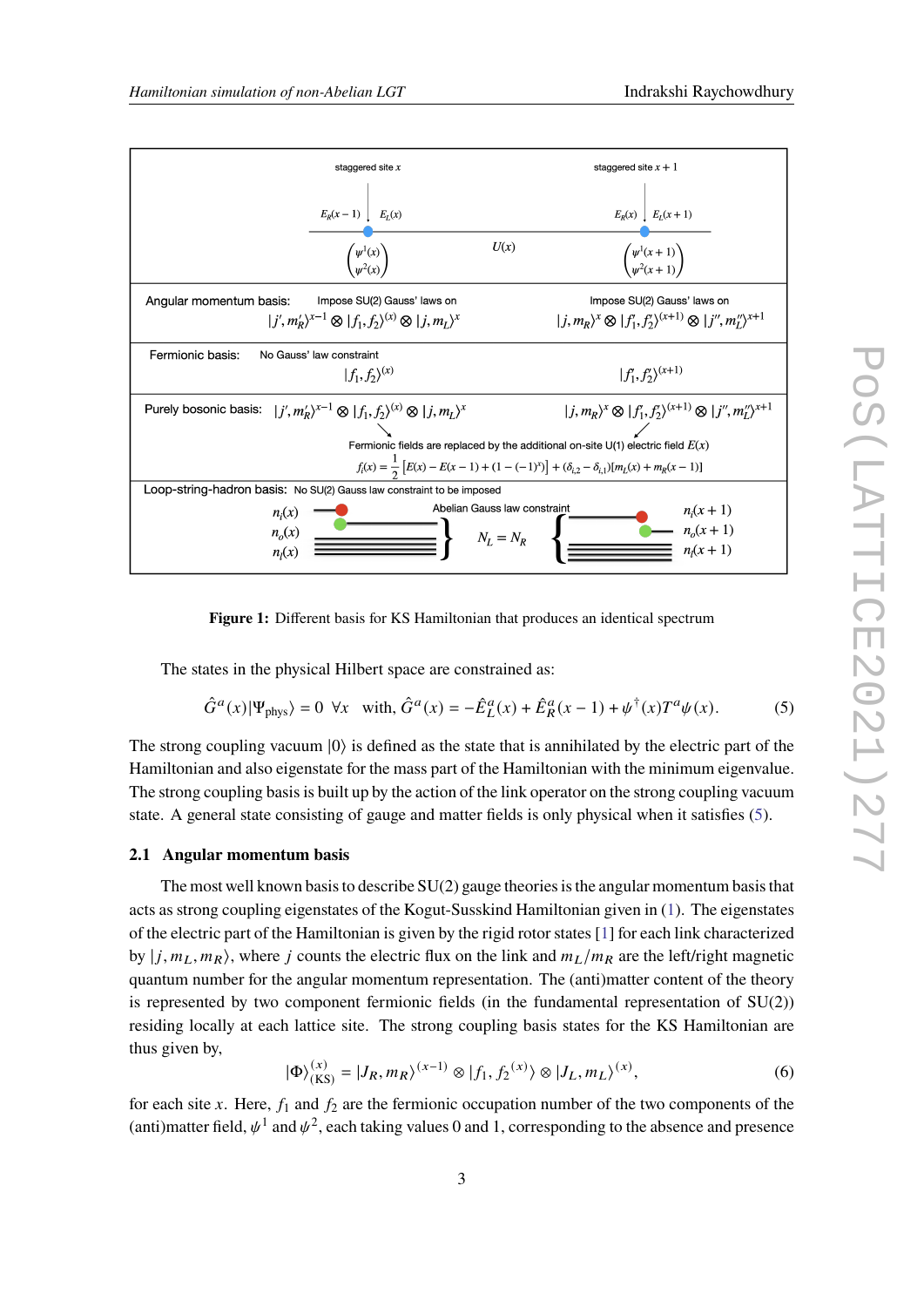of (anti)matter. The gauge-link operator acting on the rigid rotor basis creates a state with modified electric flux that comes with suitable coefficients [\[3\]](#page-7-2) as per the angular momentum addition rules.

The physical Hilbert space, that satisfies [\(5\)](#page-2-1) is explicitly constructed in the angular momentum basis. Despite the fact that, for the non-Abelian gauge theories, there exists a set of mutually non-commuting constraints, there exist certain states that solve all of the Gauss' law constraints. For angular momentum representation, such a state can be identified as a combination of angular momentum states (and also matter field state, where a presence of a single matter field is equivalent to angular momentum flux  $J = 1/2$ ) at each site where the total angular momentum adds up to zero following angular momentum addition rules. Such a local gauge-invariant state is thus a linear combination of states as given in [\(6\)](#page-2-2) with proper Clebsch Gordon coefficients. This construction is discussed in detail in [\[3\]](#page-7-2). Note that, absence of a fermion at a site, or the presence of two fermions at a site, is independent of any gauge flux and yield states in the physical Hilbert space.

#### **2.2 Purely fermionic basis**

As a characteristic for any one dimensional gauge theory, the KS Hamiltonian in [\(1\)](#page-1-0) combined with the Gauss's law constraints on the Hilbert space, leaves no dynamical gauge degrees of freedom. For a SU(2) gauge theory in 1+1 D with the open boundary condition (OBC), where the incoming flux of the (right) electric field is set to a fixed value, the value of electric-field excitations throughout the lattice gets fixed by the global fermionic distribution on the lattice. As a result, one can work with a purely fermionic Hilbert space for  $1 + 1$  dimensional SU(2) gauge theory. This was first discussed in [\[4\]](#page-7-3) and is used in recent tensor-network simulations of the SU(2) LGT in [\[5\]](#page-7-4).

As derived in  $[3]$ , with the choice of pure gauge fixing<sup>[1](#page-3-0)</sup>, the mass, interaction and electric parts of the original KS Hamiltonian is obtained in the form:

$$
H_M^{(F)} = m \sum_{x=0}^{N-1} (-1)^x \psi^{\dagger'}(x) \psi'(x) , \quad H_I^{(F)} = \frac{1}{2a} \sum_{x=0}^{N-2} \left[ \psi^{\dagger'}(x) \psi'(x+1) + \text{h.c.} \right]
$$

$$
H_E^{(F)} = \frac{g^2 a}{2} \sum_{x=0}^{N-1} \sum_{a=1}^3 \left[ \epsilon_0^a + \sum_{y=0}^x \psi^{\dagger'}(y) T^a \psi'(y) \right]^2 , \tag{7}
$$

Note, the electric part of the purely fermionic Hamiltonian contains long-range interaction between fermions. In the context of the Schwinger model, this same feature arises and has been utilized to a great extent for the purpose of both classical and quantum simulation.

In this formulation, any explicit dependence on the gauge link and electric fields are eliminated and any state can be written in terms of a complete fermionic occupation-number basis,

$$
|\Phi\rangle_{(KS,F)} = \prod_{x=0}^{N-1} |f_1, f_2\rangle^{(x)},
$$
\n(8)

where as before,  $f_1$  and  $f_2$  refer to the occupation number of the two components of the (anti)matter field,  $\psi_1$  and  $\psi_2$ , respectively, each taking values 0 or 1.

<span id="page-3-0"></span><sup>&</sup>lt;sup>1</sup>consisting of the following gauge transformation:  $U(x) \to U'(x) = [\prod_{y \leq x} U(y)] U(x) [\prod_{z \leq x+1} U(z)]^{\dagger}$ , and choosing  $U' = \mathbb{I}$ .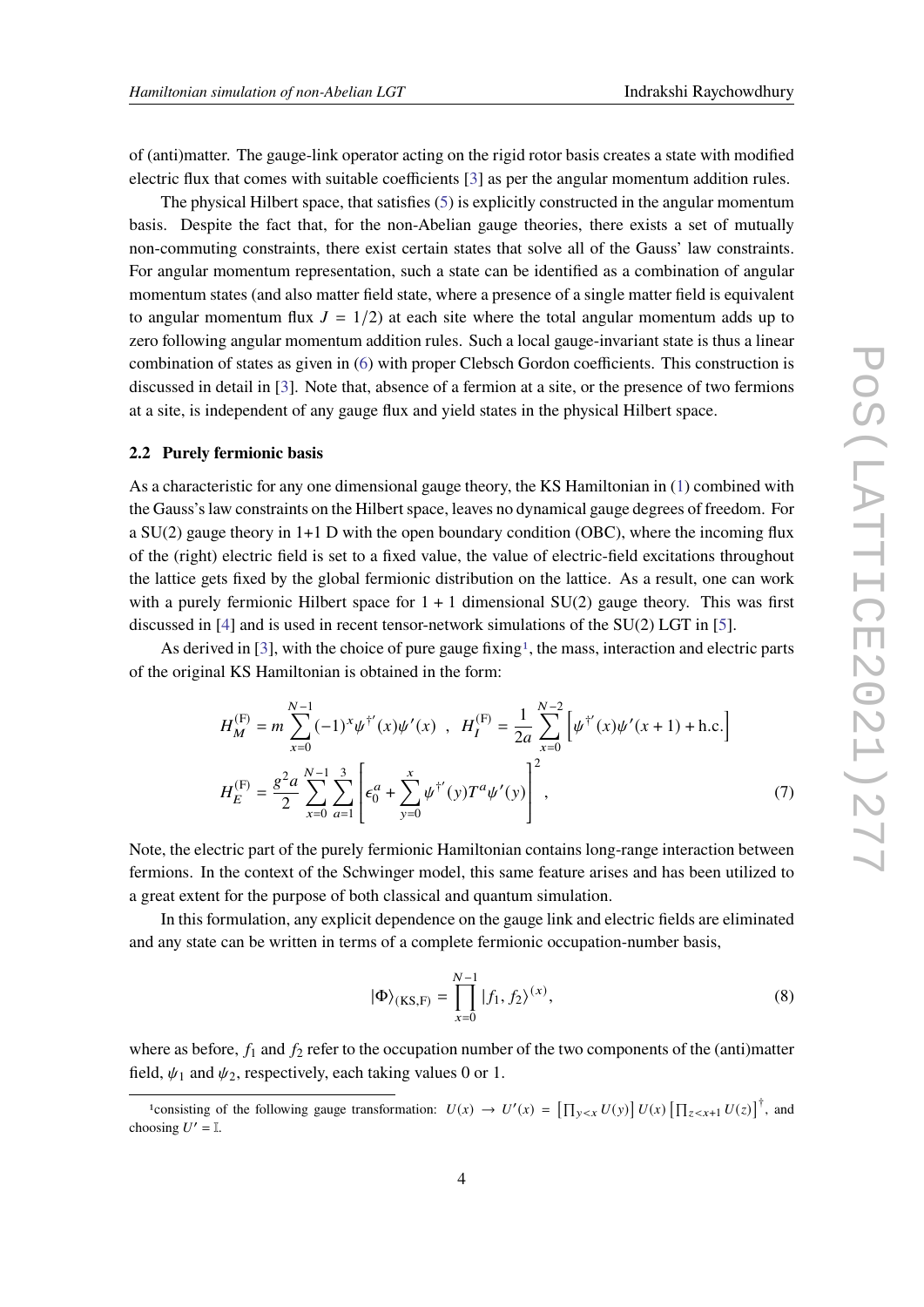#### **2.3 Purely bosonic basis**

One can obtain a purely fermionic theory only in 1+1 D, as in higher dimensions the number of constraints at each lattice site is not sufficient to eliminate the gauge DOF in all spatial directions. One could reversely consider eliminating the fermionic DOF with the use of Gauss's laws, as proposed in Ref. [\[6\]](#page-7-5), to obtain a fully bosonic theory. This protocol works in all dimensions but requires enlarging the gauge group to accommodate a sufficient number of constraints needed to eliminate the fermions. One further needs to keep track of the fermionic statistics by encoding in the purely bosonic interactions, the nontrivial signs associated with the anti-commuting nature of the fermions [\[7\]](#page-7-6).

The bosonized form of the  $SU(2)$  LGT in 1+1 D is derived in [\[3\]](#page-7-2), following the procedure outlined in Ref. [\[6\]](#page-7-5) for general dimensions. For the  $SU(2)$  gauge theory in  $1 + 1$ -dimension, the extended theory has an extra  $U(1)$  symmetry, of which  $Z_2$  is a subgroup that takes care of translating fermionic statistics to hardcore bosons. The on-site Hilbert space is described in Figure. [1.](#page-2-0) The physical Hilbert spaces of the SU(2) theory and the U(2) theory are isomorphic, meaning that in the limit where the  $U(1)$  gauge link approaches unity, the Hamiltonian matrix elements in the original theory is recovered from those in the extended theory. The extended Hamiltonian involves nearest-link interactions but is otherwise local [\[6\]](#page-7-5).

#### **2.4 Loop-String-Hadron basis**

An alternate reformulation of KS Hamiltonian formalism in terms of Schwinger bosons, known as the prepotential formalism, has been developed over the past decade  $[8-16]$  $[8-16]$ . In a recent work  $[17]$ , the prepotential formalism of the SU(2) LGT has been made complete to construct the loop-stringhadron (LSH) formalism to include staggered fermions, explicit Hamiltonian, and the associated Hilbert space.

Exploiting the most important feature of the prepotential formalism, namely splitting a link into its left and right parts, those are weaved together by one Abelian Gauss law (AGL) defined on the link, the LSH formalism describes the manifestly gauge invariant operators and states at each site, denoting the local snap-shots of the gauge invariant Wilson loops and string states weaved by the AGL across the links. This particular description for the Hilbert space for  $SU(2)$  gauge theory on a 1-D spatial lattice is spanned by local basis vectors characterized by the following integer valued quantum numbers:

$$
|\Phi\rangle_{(LSH)} = \prod_{x} |n_l, n_i, n_o\rangle^{(x)}; \text{ where, } 0 \le n_l < \infty \& 0 \le n_i, n_o \le 1 \forall x. \tag{9}
$$

The local LSH quantum numbers at the neighboring lattice sites must satisfy the AGL, that in the LSH formulation reads as,

<span id="page-4-0"></span>
$$
\hat{n}_l(x) + \hat{n}_o(x)(1 - \hat{n}_i(x)) = \hat{n}_l(x+1) + \hat{n}_i(x+1)(1 - \hat{n}_o(x+1)).
$$
\n(10)

Note that, the states  $|\Phi\rangle_{(LSH)}$  are already the physical states of the theory without explicitly imposing the complicated SU(2) Gauss law constraints.

The LSH Hamiltonian, as given in [\[3,](#page-7-2) [17\]](#page-8-1) contains electric, mass and interaction terms expressed in terms of the operators  $\hat{n}_l$ ,  $\hat{n}_i$ ,  $\hat{n}_o$ , those are the number operators corresponding to the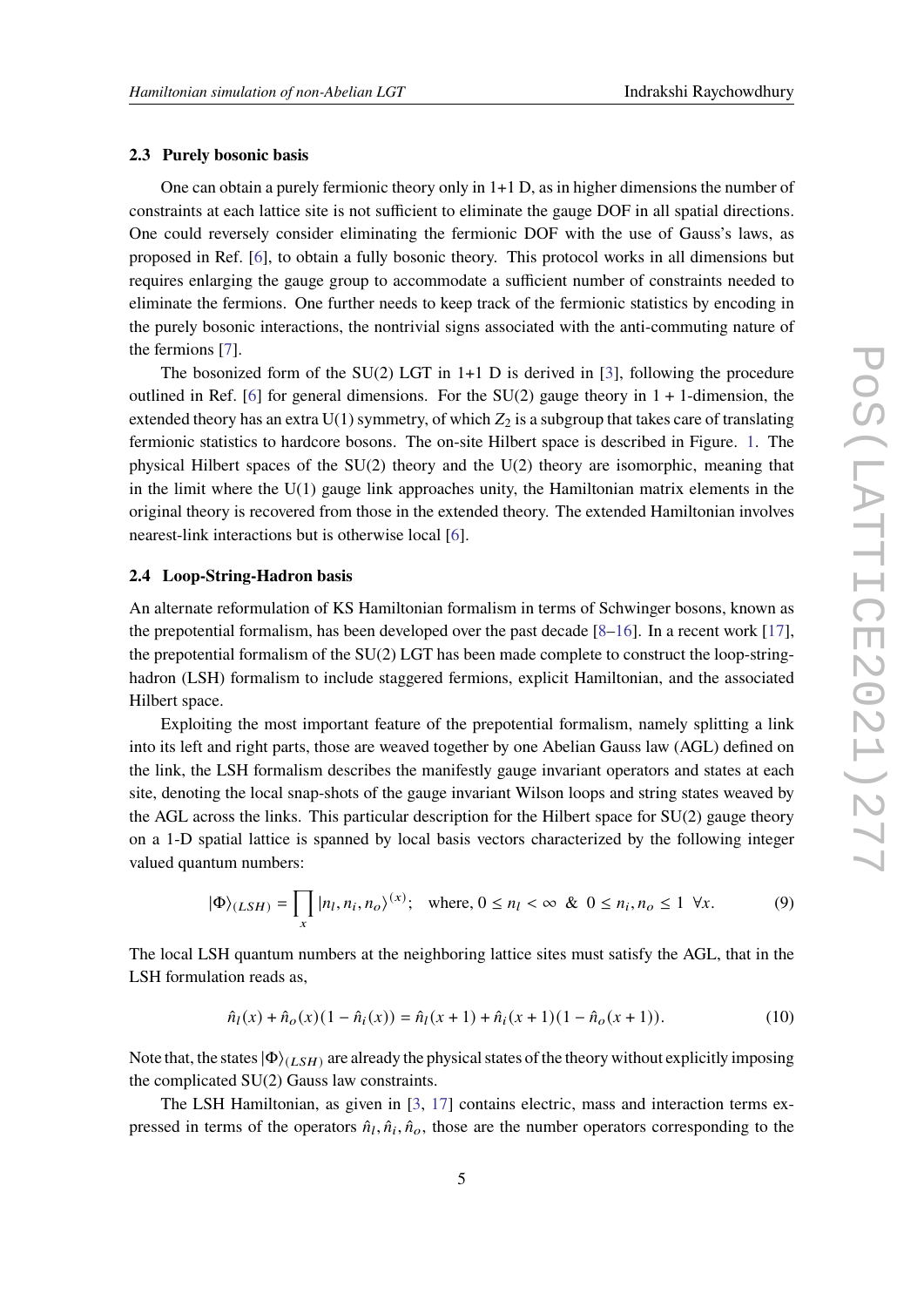LSH quantum numbers for each state define at each  $x$ . Additionally, the interaction Hamiltonian contains the string creation-annihilation operators, which are composite operators constructed out of the ladder operators in the loop-string-hadron basis and are presented in detail in [\[3,](#page-7-2) [17\]](#page-8-1). The LSH Hamiltonian, albeit looks very much different from the KS Hamiltonian, produces an identical spectrum and exhibits identical cut-off effects to establish itself as a fully reliable reformulation of the original formalism without any loss of generality.

# **3. Choosing the most efficient basis: study of the cost of simulation in different basis**

Hamiltonian simulation, in general, involves four steps, namely: 1) state preparation or building up the Hilbert space, 2) construction of the Hamiltonian, 3) Finding the spectrum of the Hamiltonian and 4) computing the dynamics of the system. The cost of performing each of the steps for each of the formalism are different and are analyzed in detail in [\[3\]](#page-7-2). Here, we briefly quote the conclusion of this analysis performed in [\[3\]](#page-7-2).

#### **Angular momentum representation:**

This basis is mathematically well understood and describes the most general case of SU(2) gauge theory. However, the most expensive part of using this basis is to impose the Gauss's law constraints on the angular momentum states throughout the lattice in order to build up the physical Hilbert space of the theory. In this process, the physical states come up as a linear combination of angular momentum basis states. With increasing lattice size, the number of terms in such linear combinations grows exponentially [\[3\]](#page-7-2). The cost of the next step, i.e. forming the Hamiltonian matrix is hugely affected by the fact just stated. To appreciate that, one may think about the algorithm one uses while forming the Hamiltonian: a physical state is considered and marked as the initial state  $|i\rangle$ , the Hamiltonian acts on it to yield another state, a scan through all the states of the physical Hilbert space would identify this state to be the state  $|j\rangle$ , so that the  $(i, j)$  element of the Hamiltonian matrix is fixed. Now, given the fact all of the physical states are a linear combination of a large number of angular momentum states, that grows exponentially, also increases the cost of forming the Hamiltonian exponentially. Once the Hamiltonian is formed, it is quite sparse in nature and the sparsity also increases with system size. One can use standard and most efficient exact diagonalization techniques to find the spectrum and dynamics of the system. One must note that the dimension of the Hilbert space depends on the cut-off on the angular momentum Casimir that we choose and so is the cost of Hamiltonian simulation. However, for a lattice with open boundary condition, there exists a saturated value of cut-off (equal to twice the system size, for a system with zero incoming flux) beyond which the Hilbert space does not grow and hence the bosonic Hilbert space remains finite-dimensional.

### **Purely fermionic representation:**

The most complicated part of Hamiltonian gauge theory simulation, namely the Hilbert space formation is trivial in this formulation and one gets all possible fermionic states on the system without any significant cost as there is no Gauss law constraint for this gauge fixing condition. Unlike the angular momentum basis, the fermionic states are one sparse and hence the cost of Hamiltonian formation is exponentially cheaper than that of the angular momentum basis. Moreover, being only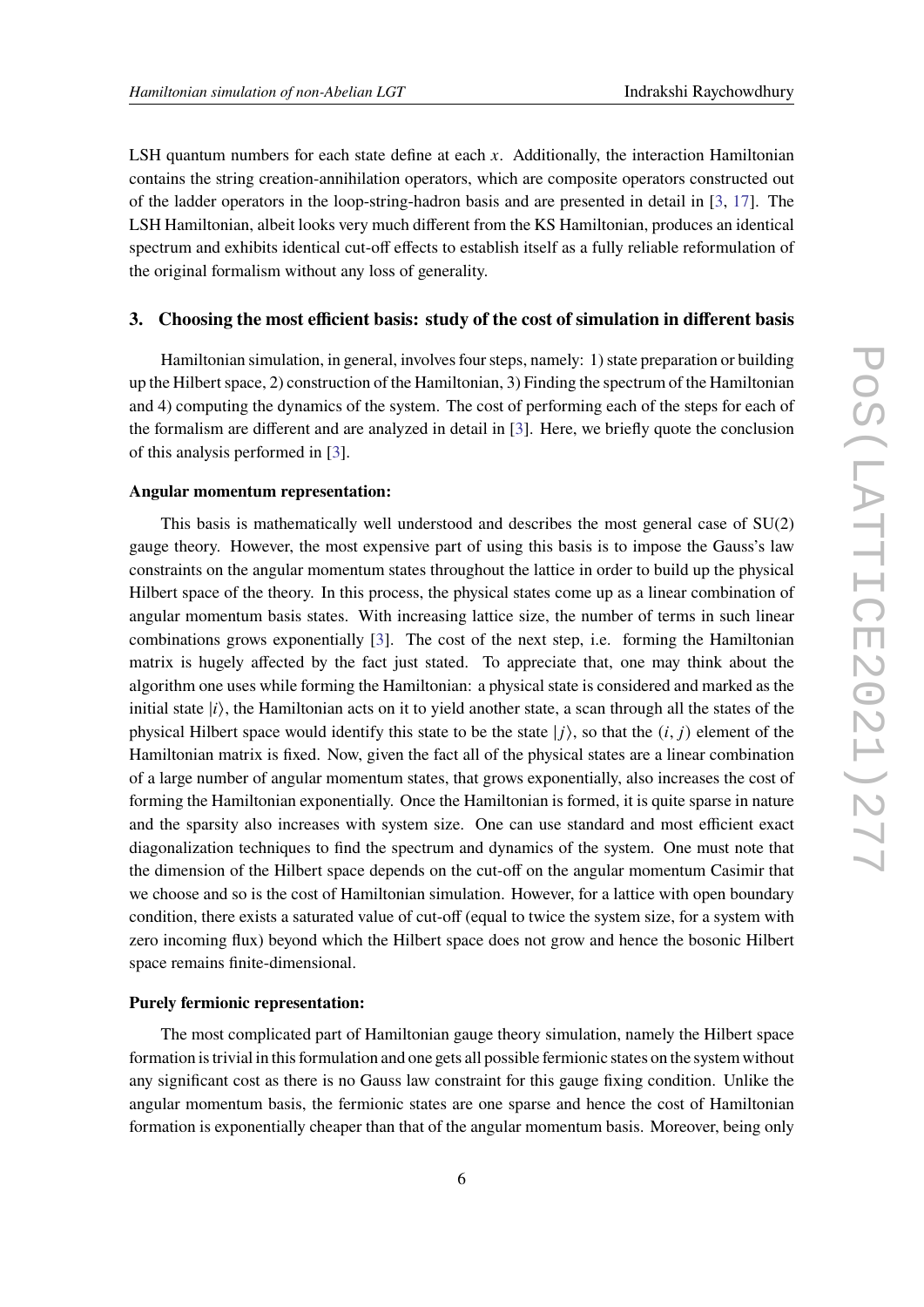fermionic, no cut-off needs to be specified for this formulation. However, although being extremely efficient, this formulation is not valid beyond one spatial dimension and open boundary condition, and hence one cannot think of utilizing this for the ultimate goal of simulating gauge theories in real  $3 + 1$  dimensions.

# **Purely bosonic formulation:**

This particular formulation involves some extra steps of removing the fermionic degrees of freedom at the cost of extending the gauge symmetry with one extra U(1) gauge degrees of freedom. This extra U(1) gauge symmetry, exhibits extra cut off  $(\Lambda_{\text{U(1)}})$  dependence on this formulation and only for  $\Lambda_{\text{U}(1)} \to \infty$  the original Kogut-Susskind Hamiltonian is retrieved. One can then choose the angular momentum basis for the  $SU(2)$  part of the gauge group and the computational complexity is exactly the same as that for the angular momentum basis described above.

#### **LSH formulation:**

The Hilbert space for this formulation is described by a hybrid boson-fermion basis, defined at each lattice site that is free from any SU(2) gauge redundancy. Hence, there is no extra cost of solving the Gauss law constraints. However, solving for the on-link Abelian constraint [\(10\)](#page-4-0) makes the Hilbert space construction more expensive compared to the purely fermionic formalism, but it is still costs less than the same with angular momentum representation as shown in Figure. [2.](#page-9-0) The physical LSH basis states, being 1-sparse, significantly reduces the cost of the Hamiltonian construction as compared with the angular momentum representation. Once the Hamiltonian is constructed it turns out to be exactly the same as in the angular momentum representation and one can perform any calculation, like finding the spectrum and studying the static as well as dynamics of the theory as demonstrated in [\[3\]](#page-7-2).

It is also possible to identify different global symmetry sectors of the theory for which the Hamiltonian is block diagonal as it is really convenient to perform calculations for each block of the Hamiltonian matrix. In terms of the LSH Hilbert space, identifying these global symmetry sectors are very much intuitive. For example, for SU(2) gauge theory in 1+1 dimension, one can define the following global charges:  $Q = (n_i(x) + n_o(x)) \equiv \nu N$ ,  $q = \sum_x (n_o(x) - n_o(x))$ . where  $Q \in (0, 2N)$  denotes the total number of fermions on the lattice and  $q \in (0, N)$  denotes the electric flux on the last link of the lattice of length N. Each values of them defines a superselection sector of the theory. The SU(2) gauge theory Hamiltonian also exhibits charge conjugation symmetries, that allow one to identify the global charge sector  $Q$  with the  $2N - Q$  sector that exhibits the same spectrum and dynamics.

#### **4. Summary and Discussions**

In this work, we have performed a comparative analysis of the different Hamiltonian formulations available in the literature that describes a  $SU(2)$  gauge theory in 1+1 dimension from the perspective of Hamiltonian simulation using a classical computer. Albeit the exponential growth of the Hilbert space, it is possible to identify the global symmetry sectors of the theory and perform calculations both for statics and dynamics of the theory within each superselection sector. We have demonstrated that one particular choice of basis, namely the purely fermionic basis costs the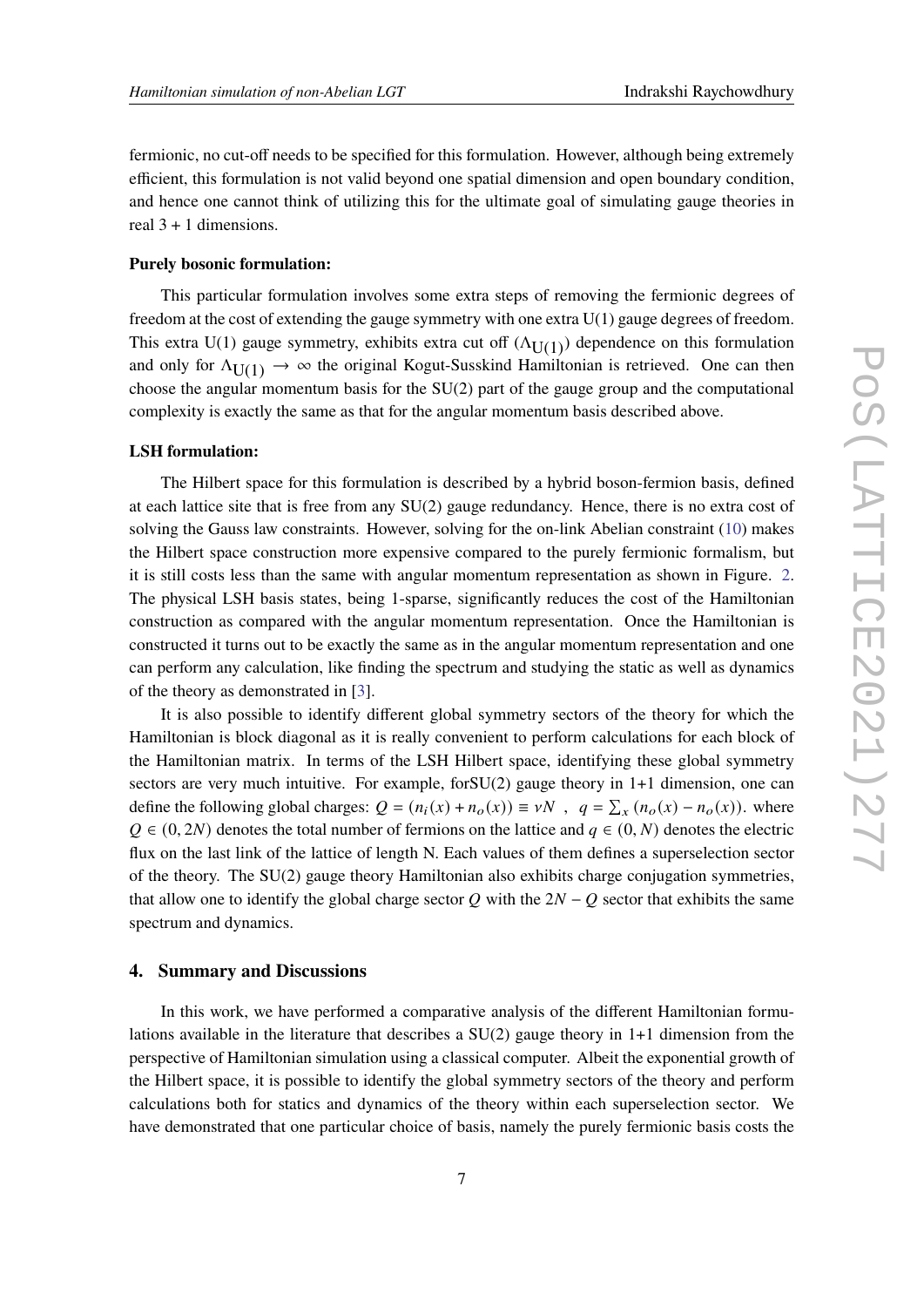least for Hamiltonian simulation as shown in Figure. [2.](#page-9-0) However, this basis works only in one spatial dimension and open boundary condition. The convenient yet general framework suitable for Hamiltonian simulation for non-Abelian gauge theories is the LSH framework as demonstrated in Figure. [2.](#page-9-0)

A similar study in higher dimension as well as for other relevant gauge theories, such as SU(3) gauge theory would be more useful. Works in these directions are in progress and will be reported in near future. It is also important to note that the exact diagonalization technique for classical Hamiltonian simulation is extremely limited due to the exponential growth of the Hilbert space. However, there exist recent Hamiltonian simulation techniques such as using tensor network ansatz [\[18](#page-8-2)[–20\]](#page-8-3). The present study also sheds light on choosing a suitable framework for the tensor network constructed for a gauge theory, that also leads to obtain a quantum algorithm. Following this direction, follow-up of the present work aims to construct quantum algorithms and estimate resources for simulating non-Abelian gauge theories on an analog or a digital quantum computer.

# **References**

- <span id="page-7-0"></span>[1] J.B. Kogut and L. Susskind, *Hamiltonian Formulation of Wilson's Lattice Gauge Theories*, *[Phys. Rev. D](https://doi.org/10.1103/PhysRevD.11.395)* **11** (1975) 395.
- <span id="page-7-1"></span>[2] J. Preskill, *Quantum computing in the nisq era and beyond*, *Quantum* **2** (2018) 79.
- <span id="page-7-2"></span>[3] Z. Davoudi, I. Raychowdhury and A. Shaw, *Search for efficient formulations for Hamiltonian simulation of non-Abelian lattice gauge theories*, *Phys. Rev. D* **104** [\(2021\) 074505](https://doi.org/10.1103/PhysRevD.104.074505) [[2009.11802](https://arxiv.org/abs/2009.11802)].
- <span id="page-7-3"></span>[4] C. Hamer, W.-h. Zheng and J. Oitmaa, *Series expansions for the massive Schwinger model in Hamiltonian lattice theory*, *[Phys. Rev. D](https://doi.org/10.1103/PhysRevD.56.55)* **56** (1997) 55 [[hep-lat/9701015](https://arxiv.org/abs/hep-lat/9701015)].
- <span id="page-7-4"></span>[5] P. Sala, T. Shi, S. Kühn, M. Bañuls, E. Demler and J. Cirac, *Variational study of U(1) and SU(2) lattice gauge theories with Gaussian states in 1+1 dimensions*, *[Phys. Rev. D](https://doi.org/10.1103/PhysRevD.98.034505)* **98** (2018) [034505](https://doi.org/10.1103/PhysRevD.98.034505) [[1805.05190](https://arxiv.org/abs/1805.05190)].
- <span id="page-7-5"></span>[6] E. Zohar and J.I. Cirac, *Removing Staggered Fermionic Matter in* 𝑈(𝑁) *and* 𝑆𝑈(𝑁) *Lattice Gauge Theories*, *Phys. Rev. D* **99** [\(2019\) 114511](https://doi.org/10.1103/PhysRevD.99.114511) [[1905.00652](https://arxiv.org/abs/1905.00652)].
- <span id="page-7-6"></span>[7] E. Zohar and J.I. Cirac, *Eliminating fermionic matter fields in lattice gauge theories*, *[Phys.](https://doi.org/10.1103/PhysRevB.98.075119) Rev. B* **98** [\(2018\) 075119](https://doi.org/10.1103/PhysRevB.98.075119) [[1805.05347](https://arxiv.org/abs/1805.05347)].
- <span id="page-7-7"></span>[8] M. Mathur, *Harmonic oscillator prepotentials in SU(2) lattice gauge theory*, *[J. Phys. A](https://doi.org/10.1088/0305-4470/38/46/008)* **38** [\(2005\) 10015](https://doi.org/10.1088/0305-4470/38/46/008) [[hep-lat/0403029](https://arxiv.org/abs/hep-lat/0403029)].
- [9] M. Mathur, *Loop Approach to Lattice Gauge Theories*, *[Nucl. Phys. B](https://doi.org/10.1016/j.nuclphysb.2007.04.031)* **779** (2007) 32 [[hep-lat/0702007](https://arxiv.org/abs/hep-lat/0702007)].
- [10] R. Anishetty and I. Raychowdhury, *SU(2) lattice gauge theory: Local dynamics on nonintersecting electric flux loops*, *Phys. Rev. D* **90** [\(2014\) 114503](https://doi.org/10.1103/PhysRevD.90.114503) [[1408.6331](https://arxiv.org/abs/1408.6331)].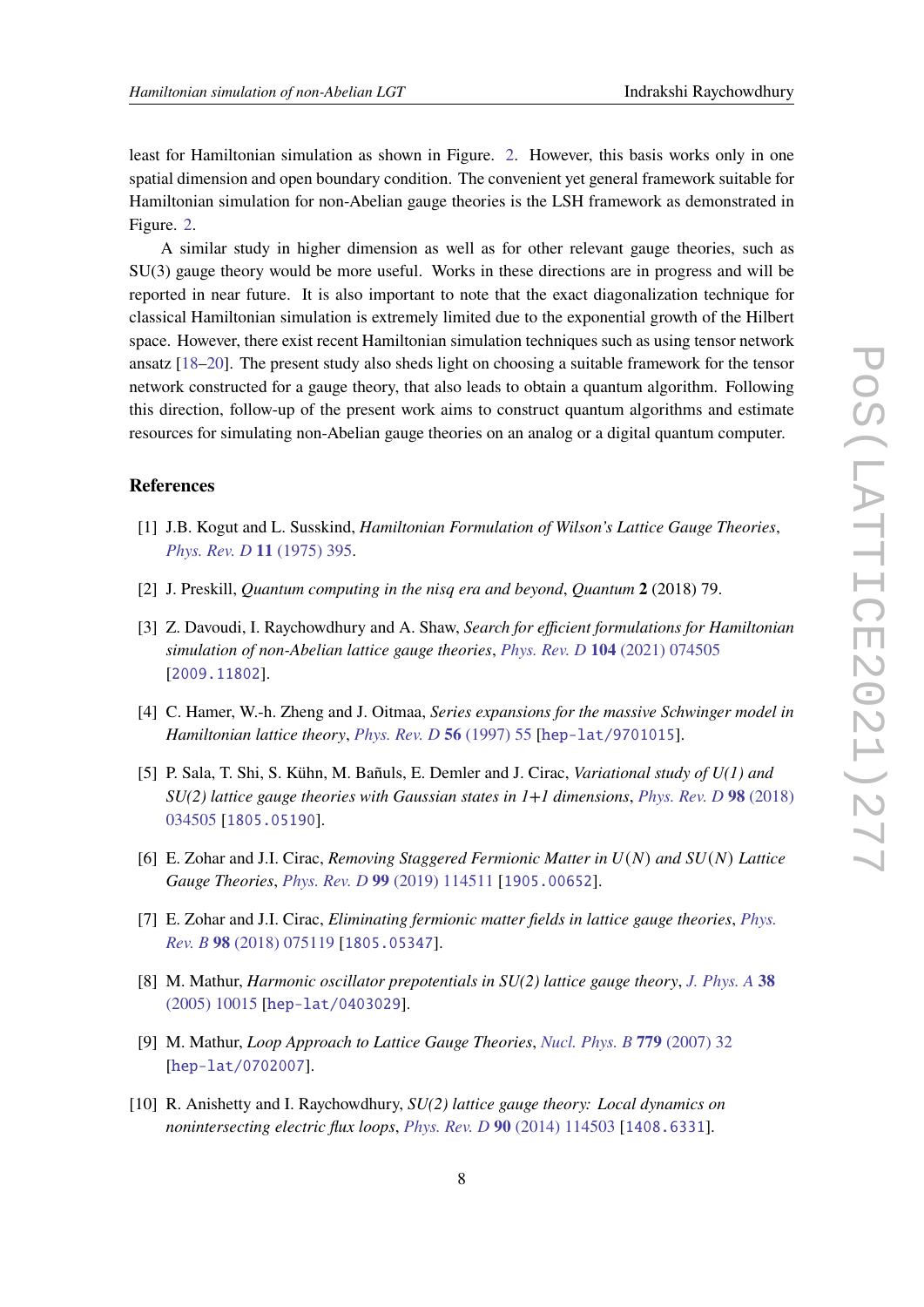- [11] I. Raychowdhury and R. Anishetty, *Prepotential Formulation of Lattice Gauge Theory*, *[PoS](https://doi.org/10.22323/1.214.0313)* **[LATTICE2014](https://doi.org/10.22323/1.214.0313)** (2014) 313 [[1411.3068](https://arxiv.org/abs/1411.3068)].
- [12] I. Raychowdhury, *Low energy spectrum of SU(2) lattice gauge theory: An alternate proposal via loop formulation*, *[Eur. Phys. J. C](https://doi.org/10.1140/epjc/s10052-019-6753-0)* **79** (2019) 235 [[1804.01304](https://arxiv.org/abs/1804.01304)].
- [13] R. Anishetty, M. Mathur and I. Raychowdhury, *Prepotential formulation of SU(3) lattice gauge theory*, *J. Phys. A* **43** [\(2010\) 035403](https://doi.org/10.1088/1751-8113/43/3/035403) [[0909.2394](https://arxiv.org/abs/0909.2394)].
- [14] I. Raychowdhury, *Prepotential Formulation of Lattice Gauge Theories*, Ph.D. thesis, Calcutta U., 2013.
- [15] R. Anishetty, M. Mathur and I. Raychowdhury, *Irreducible SU(3) Schhwinger Bosons*, *[J.](https://doi.org/10.1063/1.3122666) Math. Phys.* **50** [\(2009\) 053503](https://doi.org/10.1063/1.3122666) [[0901.0644](https://arxiv.org/abs/0901.0644)].
- <span id="page-8-0"></span>[16] M. Mathur, I. Raychowdhury and R. Anishetty, *SU(N) Irreducible Schwinger Bosons*, *[J.](https://doi.org/10.1063/1.3464267) Math. Phys.* **51** [\(2010\) 093504](https://doi.org/10.1063/1.3464267) [[1003.5487](https://arxiv.org/abs/1003.5487)].
- <span id="page-8-1"></span>[17] I. Raychowdhury and J.R. Stryker, *Loop, String, and Hadron Dynamics in SU(2) Hamiltonian Lattice Gauge Theories*, *Phys. Rev. D* **101** [\(2020\) 114502](https://doi.org/10.1103/PhysRevD.101.114502) [[1912.06133](https://arxiv.org/abs/1912.06133)].
- <span id="page-8-2"></span>[18] R. Orus, *A Practical Introduction to Tensor Networks: Matrix Product States and Projected Entangled Pair States*, *[Annals Phys.](https://doi.org/10.1016/j.aop.2014.06.013)* **349** (2014) 117 [[1306.2164](https://arxiv.org/abs/1306.2164)].
- [19] P. Silvi, E. Rico, M. Dalmonte, F. Tschirsich and S. Montangero, *Finite-density phase diagram of a (1+1)-d non-abelian lattice gauge theory with tensor networks*, [1606.05510](https://arxiv.org/abs/1606.05510).
- <span id="page-8-3"></span>[20] A. Bapat, Z. Davoudi, N. Mueller and I. Raychowdhury, *A manifestly gauge-invariant tensor-network study of the SU(2) lattice gauge theory in 1+1 dimensions*, .